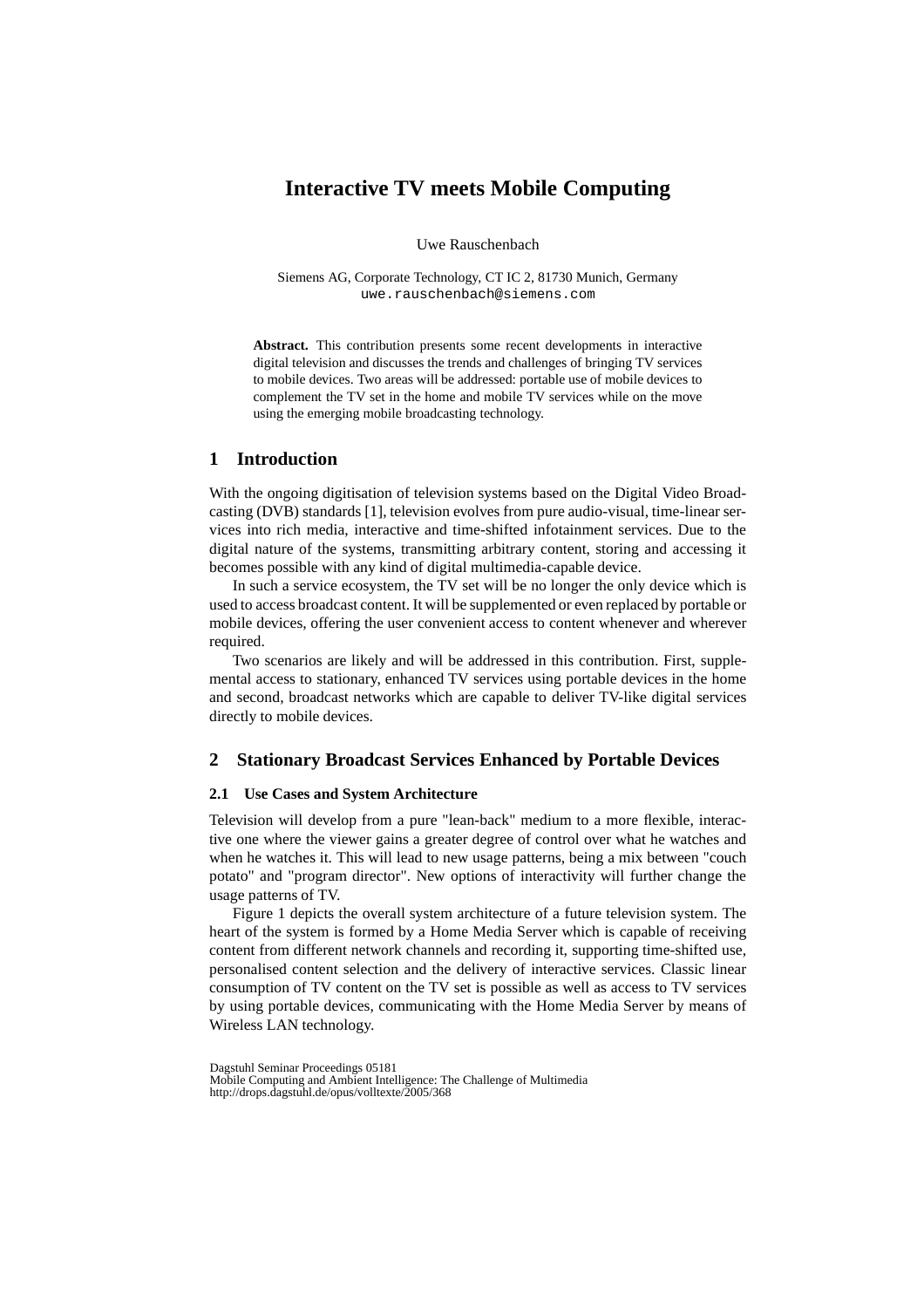

**Fig. 1.** System Architecture

#### **2.2 Scalable Personalised Interactive Rich Media TV Services**

Digital technology allows to create new TV services which are more than just audio and video. A *Rich Media TV Service* can contain arbitrary types of multimedia elements, leading to a rich user experience and supporting scheduled display (push) as well as interactive browsing of additional information, e.g. backgrounders in a News show or scores in a Sports programme. Metadata must be used to signal the relationships between the different media instances in such a service.

The combination of the uni-directional broadcast channel with a bi-directional data network allows to create truly *interactive* services.

*Personalisation* is possible in two respects. First, additional information may be supplied with the main TV programme, from which the user can select the pieces he is interested in. Second, by sending metadata with the programme, the Home Media Server can record those segments of the TV programme which are of interest to the user according to a specified or learned user profile. This way, a user can create e.g. his own personalised News show.

The use of a variety of portable terminal devices (e.g., PDA, TabletPC) with different resources w.r.t. display size, processing power or decoding capabilities requires to build *scalability* into the services. This is a new challenge for television broadcasters because TV has a long tradition of having to support only a single display resolution. To create a scalable service, two solutions must be combined. First, metadata must be used to signal media properties and requirements to terminal capabilities. Second, either a scalable media format must be used (like JPEG 2000 [7] for pictures or MPEG-21 SVC [8] for video), or the device population must be divided into classes with similar capabilities and a tailored media instance must be transmitted for each device class (*simulcast*). An alternative to simulcast is the use of a *transcoding* subsystem in the Home Media Server.

Metadata play a central role to enable this new service category. Figure 2 illustrates an example metadata model developed within the SAVANT project. A more in-depth discussion of this model can be found in [4].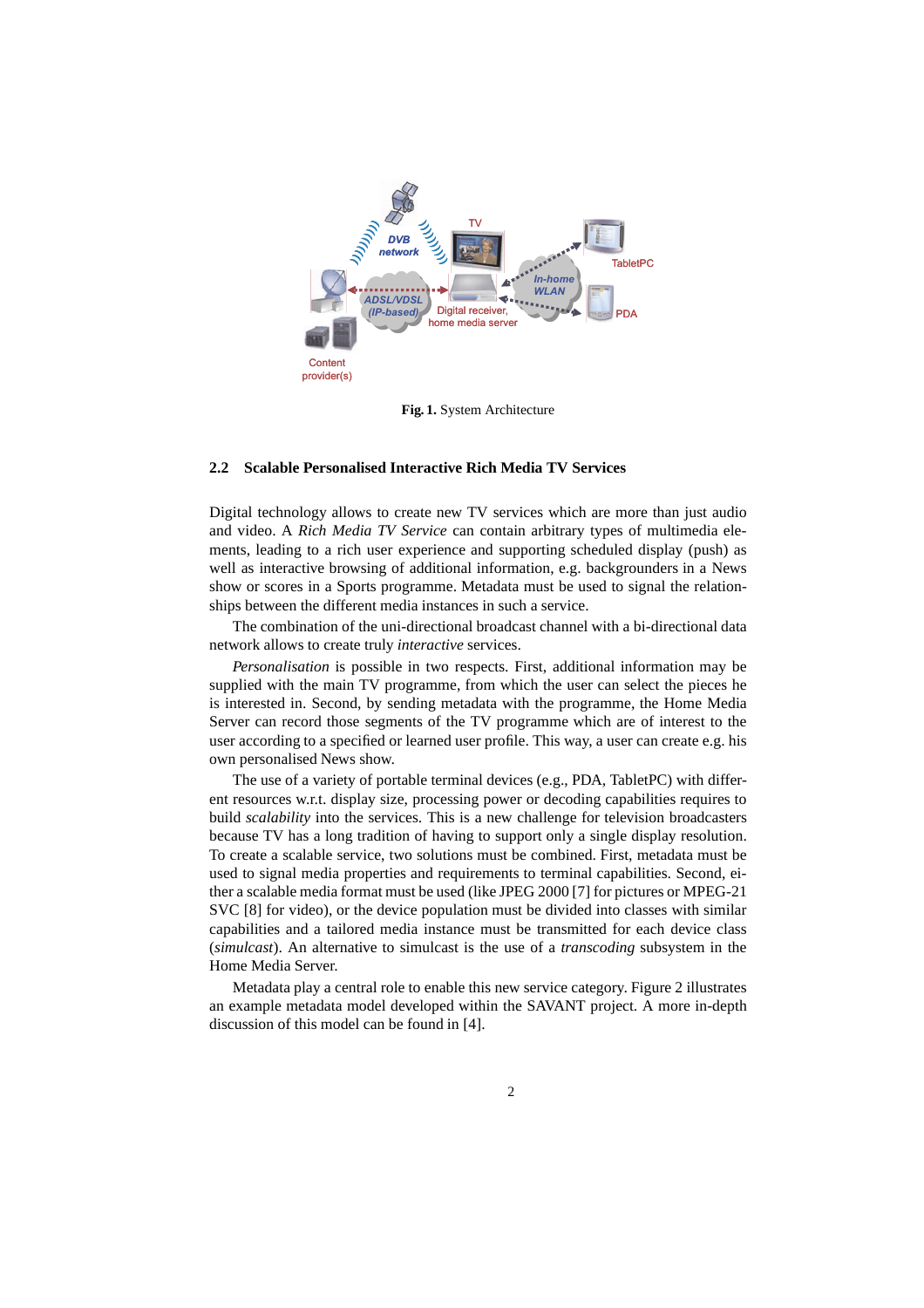

**Fig. 2.** Metadata

In TV, the program structure is based on a linear schedule. This assumption is resembled by the metadata model, building upon the program time line and segmenting it into *program items* which are atomic, meaningful segments – e.g., an individual news report. This linear content is called the *main content* of the rich media programme.

For each program item, *annotations* like title, abstract etc. can be assigned. These metadata allow personalised access to the main content - either by manual selection in the user interface (see figure 3) or by user profiling based on keywords in title and abstract. Details of the personalisation method can be found in [5].

To create a rich media TV service, the program items can be used as anchor points for *additional content items*. These may be, for instance, HTML pages, audio clips or video clips. Additional content items serve as an abstraction layer to hide the technical aspects of scalability.

The *media item* layer provides the details of scalability. For each additional content item, one or more media items are assigned depending on the actual system configuration. In the case of fully-scalable content formats like JPEG 2000, only one media item is required to support all device classes. In the case of simulcast, one media item per device class is used to support scalability. In the third case – transcoding – one media item must supply a real media essence while further media items may just contain a transcoding instruction to be applied to that essence. The media item descriptor signals the content properties and a URI where the actual media essence can be found. A terminal can select the best-suited media item by matching the signalled content properties to its capabilities.

Further *control parameters* can be attached to an additional content item to allow the transmission of the media objects over different networks (see next section). These parameters influence the decision which network is used to transmit the media object (be it the broadcast network or the IP data network) and the way the additional content is synchronised with the main content (see section 2.3).

Last but not least, the metadata model contains *structuring information* which allows non-linear access to those program items which have been recorded automatically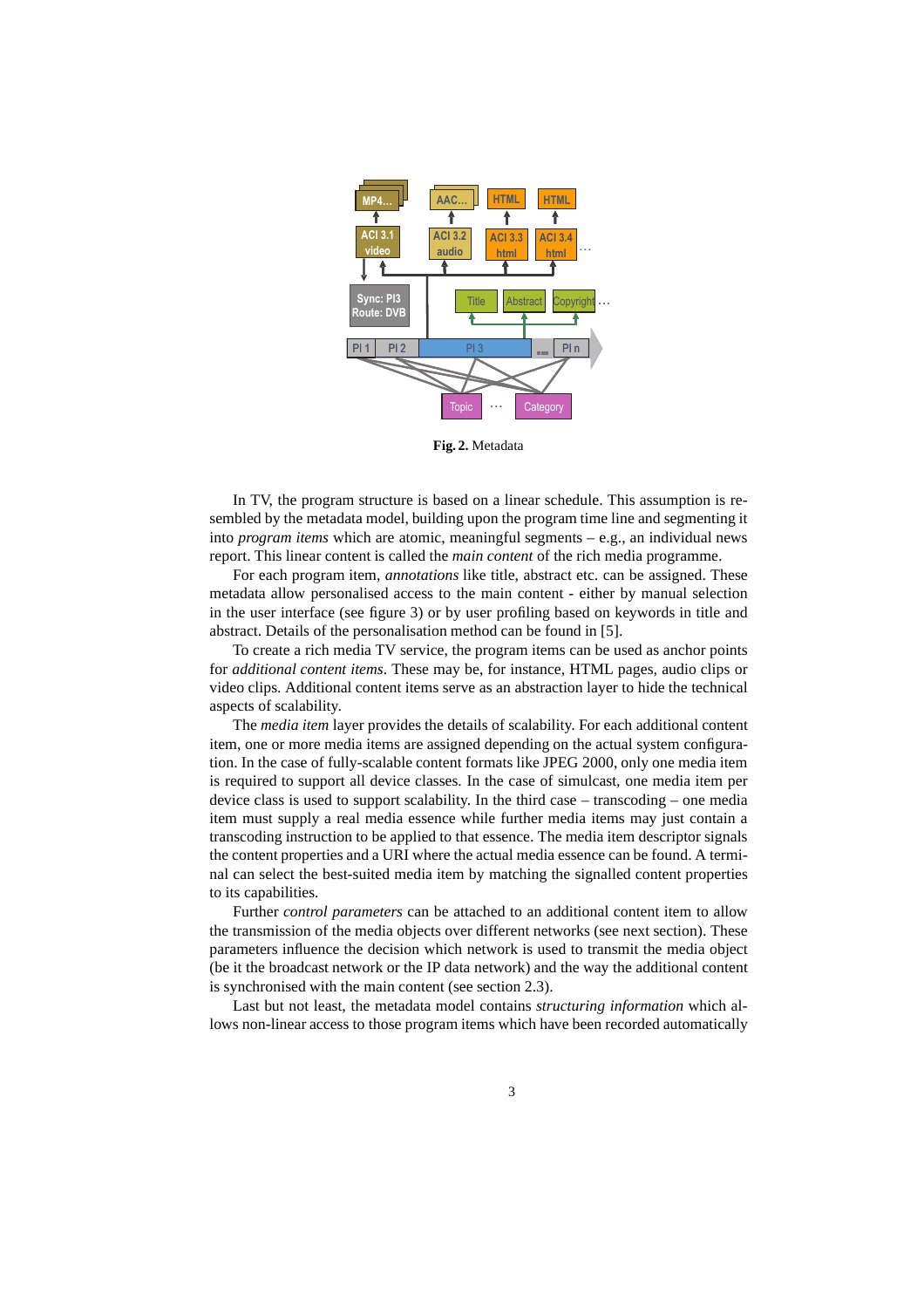by the home media server. This information is supplied by the editorial staff of the broadcaster and allows the user to browse the media archive independent from the linear order in which the media items have been broadcast, e.g.. by category or topic.



**Fig. 3.** The News Manager User Interface

Within the SAVANT project [2], a digital News service has been created which illustrates these ideas. Figure 3 shows the NewsManager user interface of this service which provides access to the main and additional content based on the metadata model just described. This NewsManager runs on the TV set, a TabletPC or a PDA. In the figure, the NewsManager for the TabletPC screen is depicted.

The screen shot shows access by topic ("Thema"), allowing to group program items together which report on the same topic regardless when they have been broadcast. Alternative ways to access the content are by category ("Kategorie"), according to the linear schedule ("Sendung") or by using a recommendation engine to show a list of program items based on personal preferences ("Empfehlung").

In the topic view, the topic "Health reform" ("Gesundheitsreform") has been opened by the user. It currently contains two program items. Each program item can be played back immediately or selected for inclusion into the personalised News programme by activating the check box. Furthermore, the figure shows three additional content items for this program item. One item is of type audio and allows the user to access a radio report on the topic. The other two items are web pages with background information regarding the topic, which are provided by the broadcaster on his web site. For the purpose of display in the scalable TV service, the HTML content is reformatted by the content management system to be suitable for usage on TV and on the portable devices.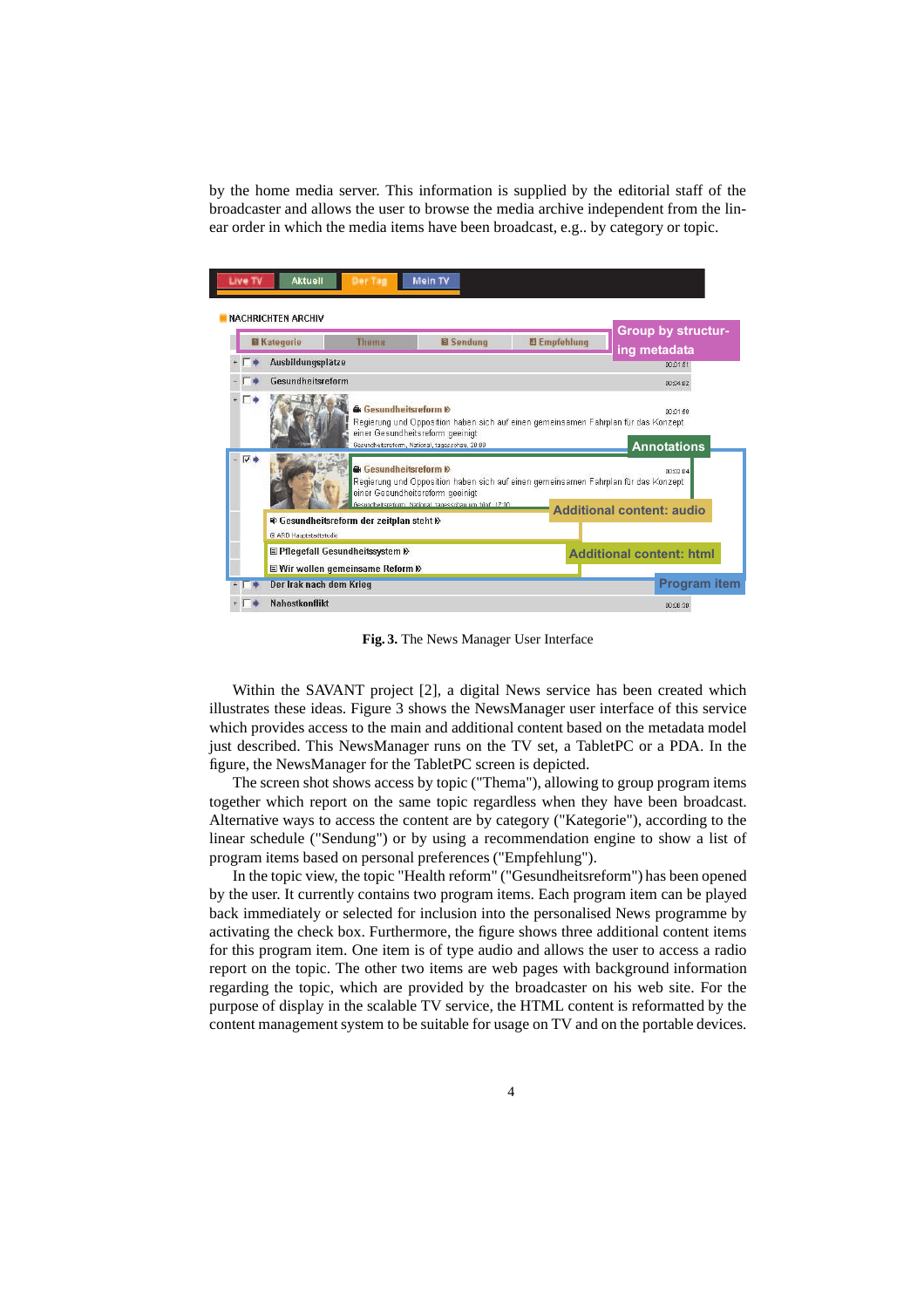#### **2.3 Co-Operation of Broadcast and Data Networks**

With the digitisation of the broadcast networks, it became possible to create seamless services which make use of both digital broadcast and digital data networks. This convergence allows to combine the strengths of both network technologies: Broadcast networks allow for economic, high bandwidth transmission of the same content to a virtually unlimited number of users at the same time, and IP data networks support the efficient delivery of personalised content to individual users or small user groups. Furthermore, they provide the interaction channel to enable interactive services.



**Fig. 4.** Available transmission channels in a system which uses co-operating networks

Two aspects are important when realising services which make use of co-operating networks: *smart content routing* and *content synchronisation*. Smart routing selects for each media item the transmission channel which is best suited to deliver it, considering content characteristics, network usage, number of users currently consuming the content or estimated to do so in the near future and operator settings. Based on these parameters, a routing decision is made determining via which one of the channels depicted in figure 4 the media item will be transmitted. As a rule of thumb, media items which are of interest to a large number of users are routed over the broadcast network if capacity is available; media items which are of interest to only a few viewers or intended for personalised access are routed over the IP network.

Special attention must be paid to such additional content which has to be in sync with the main TV content. Different camera views into the same scene in a live sports event or a sign language interpreter to support accessibility to TV programs for the hearing impaired are two examples use cases.

In the SAVANT project, an end-to-end solution has been developed which is able to synchronise content delivered over an IP network with a TV programme delivered over DVB. Figure 5 illustrates the architecture of the synchronisation subsystem.

In the Service Delivery System which plays out the service, the two streams a synchronously started, possibly with some compensation for the average delay in the IP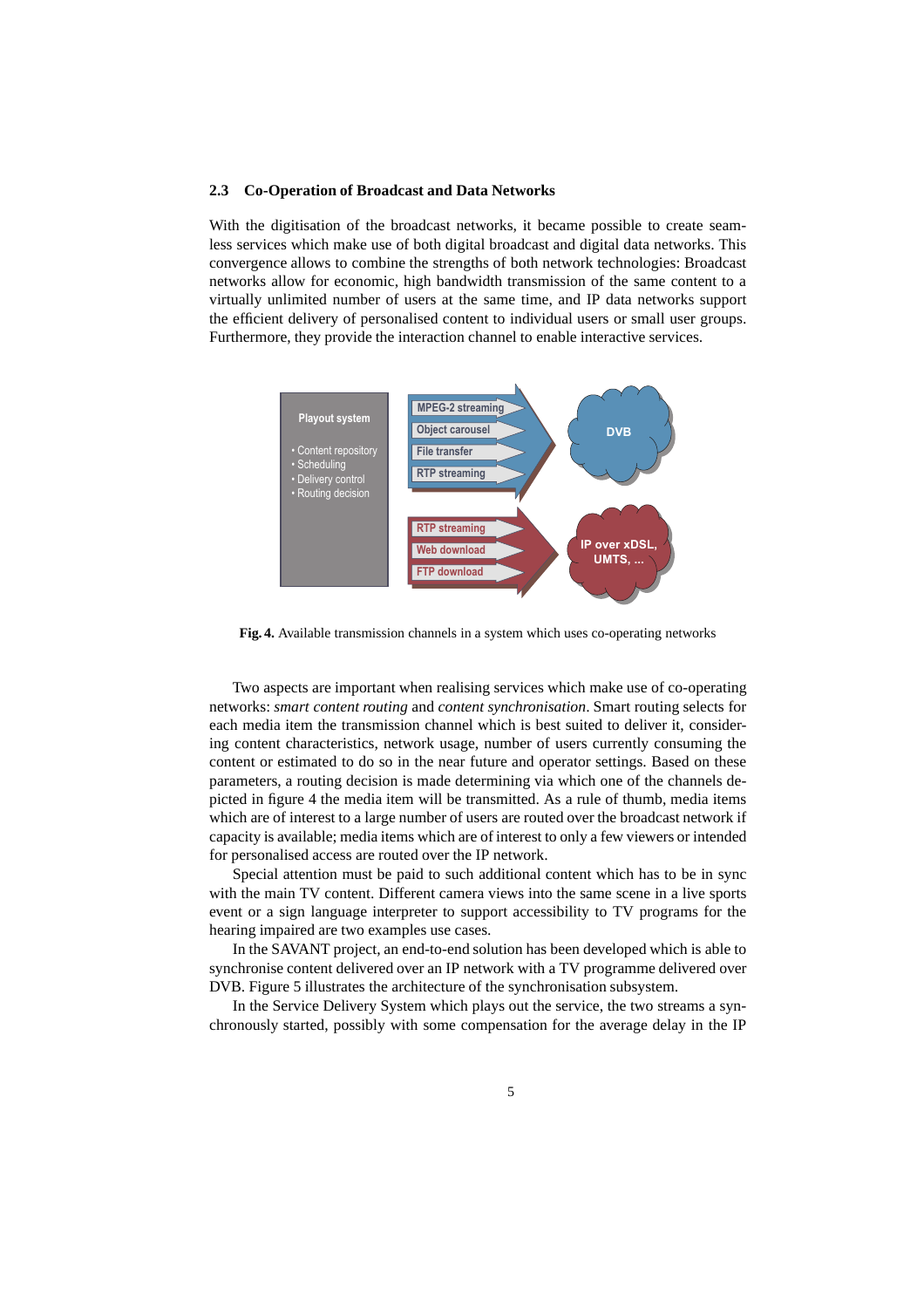

**Fig. 5.** Synchronisation architecture

channel relative to the DVB channel. The time stamps of the packets in the two different channels are synchronised in order to make sure the streams stay in sync. The media stream in the DVB channel complies with the MPEG-2 Systems standard [12], whereas the media stream in the IP channel complies with the RTP [13] standard.

On the Home Media Server, the NPT (Normal Play Time) samples in the MPEG-2 stream are forming the time line against which the additional content stream is going to be synchronised. This is achieved by means of a component which captures the RTP packets, adjusts their time stamps according to the main time line and feeds them into the MPEG-4 player which renders them in sync with the main MPEG-2 content. The inaccuracy of the synchronisation is well below one second, which is sufficient to support the sketched applications.

Figure 6 illustrates application – Signer on Demand. Hearing-impaired people can receive an additional video stream of a sign language interpreter over the IP network (e.g., DSL) which is kept in synchronisation with the main programme – in this case a news show. This stream can be switched on and off as required – in contrast to today's sign-language enabled programmes where the signer is integral part of the main video content and can not be deactivated.

The publication [3] provides more detail on Smart Routing and Inter-network content synchronisation to the readers with a deeper interest in this subject.

## **3 Broadcasting to Mobile Devices**

In recent times, broadcasting technologies which provide content directly to mobile phones have generated a lot of interest. This section tries to give a brief introduction into this area.

#### **3.1 Use Cases**

Mobile phone network operators are seeking ways of generating new revenues from data and multimedia services. Television-like services over 3G networks are starting to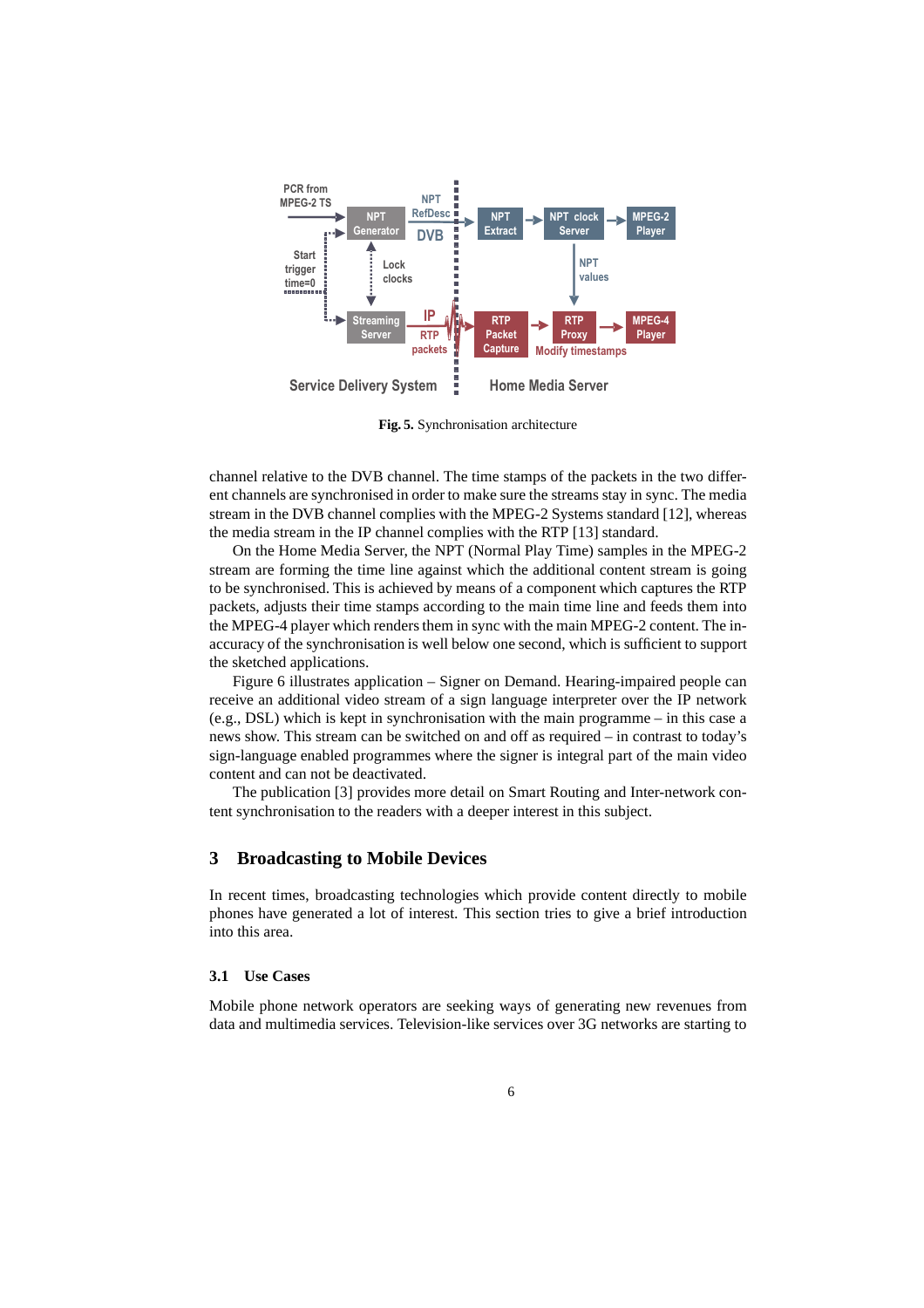

**Fig. 6.** Application of synchronisation: Signer on Demand

take off, but they are based on unicast streaming which is a very bandwidth-inefficient way to deliver live content if many users require it. To circumvent this future bottleneck, broadcasting technologies have recently been developed which provide a second link via which TV-like services can be brought to mobile phones. Together with the cellular network as interactivity channel, this setup offers similar convergence benefits as the co-operative networks introduced for stationary TV in the previous section. Some of the envisioned use cases are briefly described here:

**Passive mobile TV:** This use case assumes that classic TV channels are resolutionreduced and re-broadcasted using mobile broadcast technology. The formats will not support any interaction.

**Interactive mobile TV:** This use case adds interactivity options (e.g., vote, retrieve additional information, call in) to passive mobile TV.

**Buffered personalised entertainment:** In carousel mode, different pieces of content formatted into files or clips are repeatedly broadcast. The terminal device stores this broadcast (or parts of it based on some user preferences) for later off-line consumption.

**Massively-parallel multi-player games:** Via the interaction channel, a potentially large number of players can participate in a game with simple interaction. A complex video scene is computed based on these interactions and transmitted to the terminals via broadcast.

**Traffic information:** Traffic information is real-time in nature and of interest to a potentially large mobile audience in a certain region. This makes traffic services an ideal use case for mobile broadcast.

#### **3.2 Technology Overview**

Several mobile broadcast technologies have been developed in the last few years. This section gives a brief summary, before one particular technology – DVB-H – is discussed in greater detail.

Mobile broadcast technologies have evolved out of different roots. Based on the standards for digital television (DVB - Digital Video Broadcast) and digital radio (DAB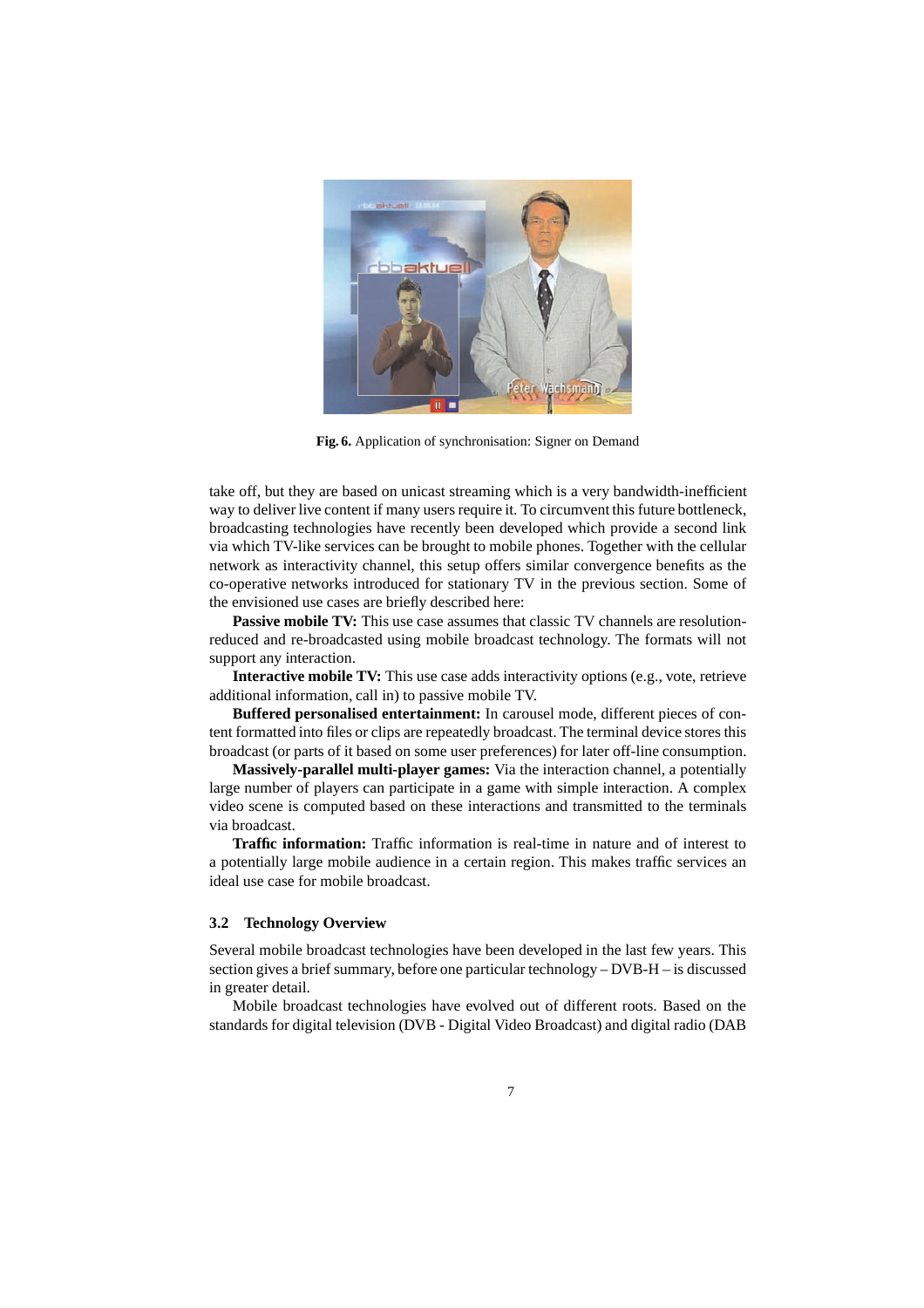

**Fig. 7.** DVB-H terminal prototypes begin to appear

- Digital Audio Broadcast), the mobile broadcast technologies DVB-H (H for Handheld) [6] and DMB (Digital Multimedia Broadcast) [9] have been developed. While DVB-H is a European standard based on DVB using IP as transport layer, a Korean consortium has developed DMB based on DAB, relying on MPEG-2 transport streams. The IP layer gives DVB-H an advantage for convergent services.

Based on cellular network technology, MBMS (Multimedia Broadcast Multicast Services) [10] provide a transmission channel in cellular networks which can address multiple or all devices in a cell at once.

Furthermore, Qualcomm's proprietary MediaFLO [11] technology may play a certain role in the future.

#### **3.3 A Closer Look at DVB-H**

DVB-H has been developed by the DVB Project [1] as an extension of their terrestrial broadcasting standard DVB-T. The modifications to DVB-T aim at making the technology suitable for mobile reception by terminals with limited battery resources. DVB-H transmits all data based on IP – this traffic is encapsulated into the MPEG-2 transport stream by the multi protocol encapsulation method (MPE) as defined by DVB. The following features have been added to DVB-T:

**Time slicing:** One big challenge in mobile reception of DVB signals is the power consumption of the receiver circuits. Since classic DVB has been designed for stationary set top boxes, power consumption has not been an issue yet. DVB-H solves the problem by introducing a time slicing mode. Figure 8 illustrates the idea. Usually, a DVB-H service consumes a bitrate of 200 to 500 kbps (playback bitrate  $b<sub>p</sub>$  in figure 8), whereas the capacity of a typical DVB-H channel is 9 Mbps (transmission bitrate  $b<sub>x</sub>$  in figure 8). Instead of transmitting multiple services in parallel ("bitrate slicing"), the IP encapsulator which generates the DVB-H transport streams collects the IP traffic of each service in a buffer and sends the buffered data at once in short bursts using the full bitrate of the channel (time slicing). Referring to figure 8, the following equation applies:  $b_p \thinspace t_p = b_x \thinspace t_x$ . The receiver circuits have only to be switched on during the time periods of the bursts of the currently selected service. This way, battery power is saved.

**Error protection:** In mobile environments, interference and fading cause interruptions of the reception. In order to ensure a continuous service, DVB-H uses forward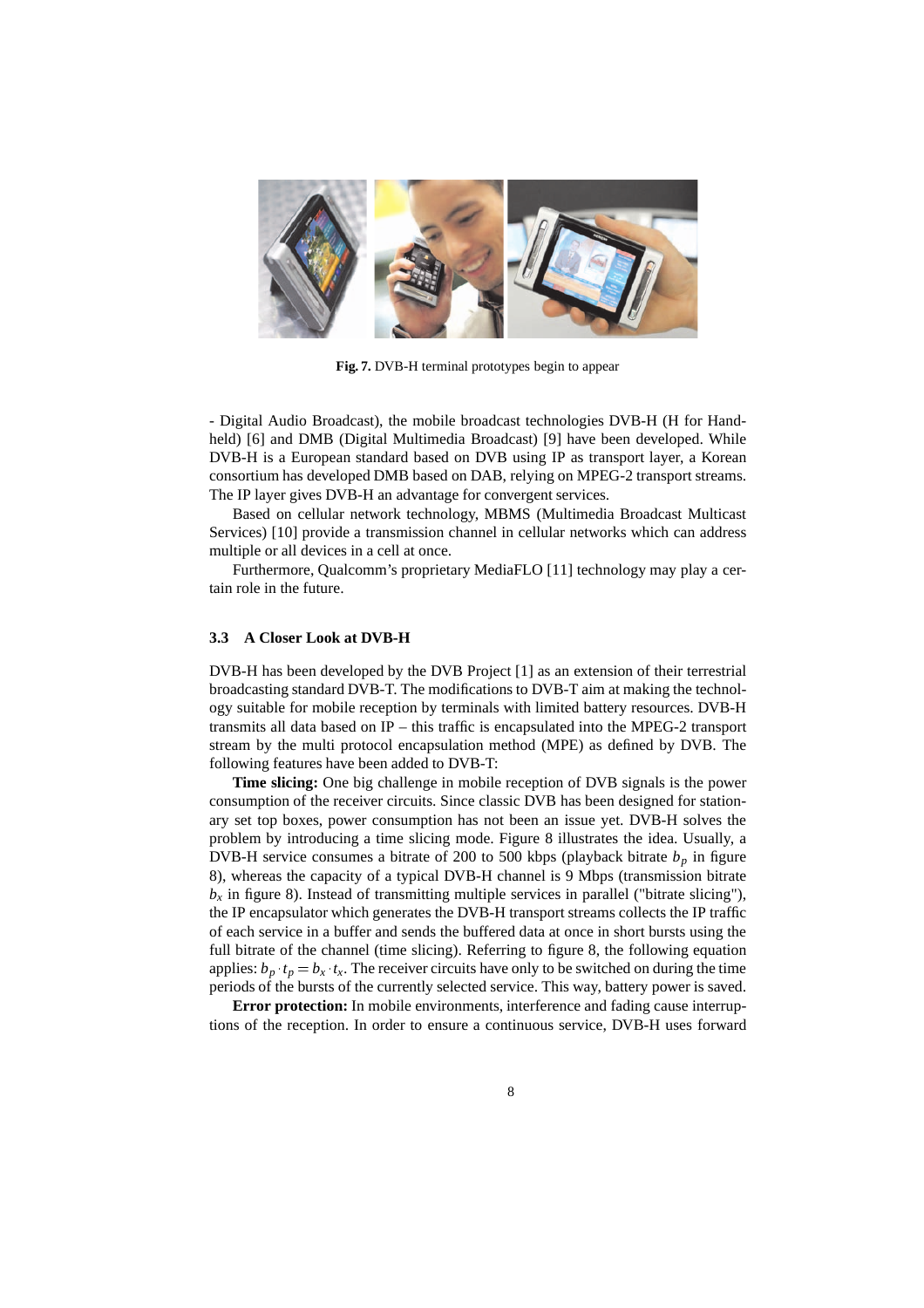error correction (FEC) to protect the MPE data packets. For each MPE packet, redundancy is added in the form of a Reed-Solomon code. If some of the bytes of such an error protected packet are erroneous, the redundant data can be used to recover them.

**Modulation:** DVB-H defines an additional set of modulation parameters (the socalled 4k mode). This mode better supports mobile reception at higher speeds than the modes defined by DVB-T which have been optimised for stationary reception.



**Fig. 8.** DVB-H timeslicing principle

#### **3.4 Service Layer Standardisation**

DVB-H, DMB and MBMS provide the *bearer technologies* for Mobile TV. However, in order to deliver a full service to the users in an interoperable way, *service layer* components are required on top of the bearer technologies. For instance, audio and video codecs must be specified. An electronic service guide must be defined which allows the user to find the desired services. A service and content protection system is required to support pay services and to prevent content piracy. Transport protocols for audio and video must be defined. Last but not least, an interaction middleware must be specified which allows to run a broadcasted interactive TV application on any terminal. These specifications are currently being developed. Both DVB [15] and the Open Mobile Alliance [14] are currently developing service layer specifications. A Java Specification Request (JSR-272) [16] is currently under way to define a middleware for interactive applications.

# **4 Conclusion**

This contribution has presented some trends joining interactive television and mobile computing. Mobile terminals will in the future play a much greater role in receiving TV